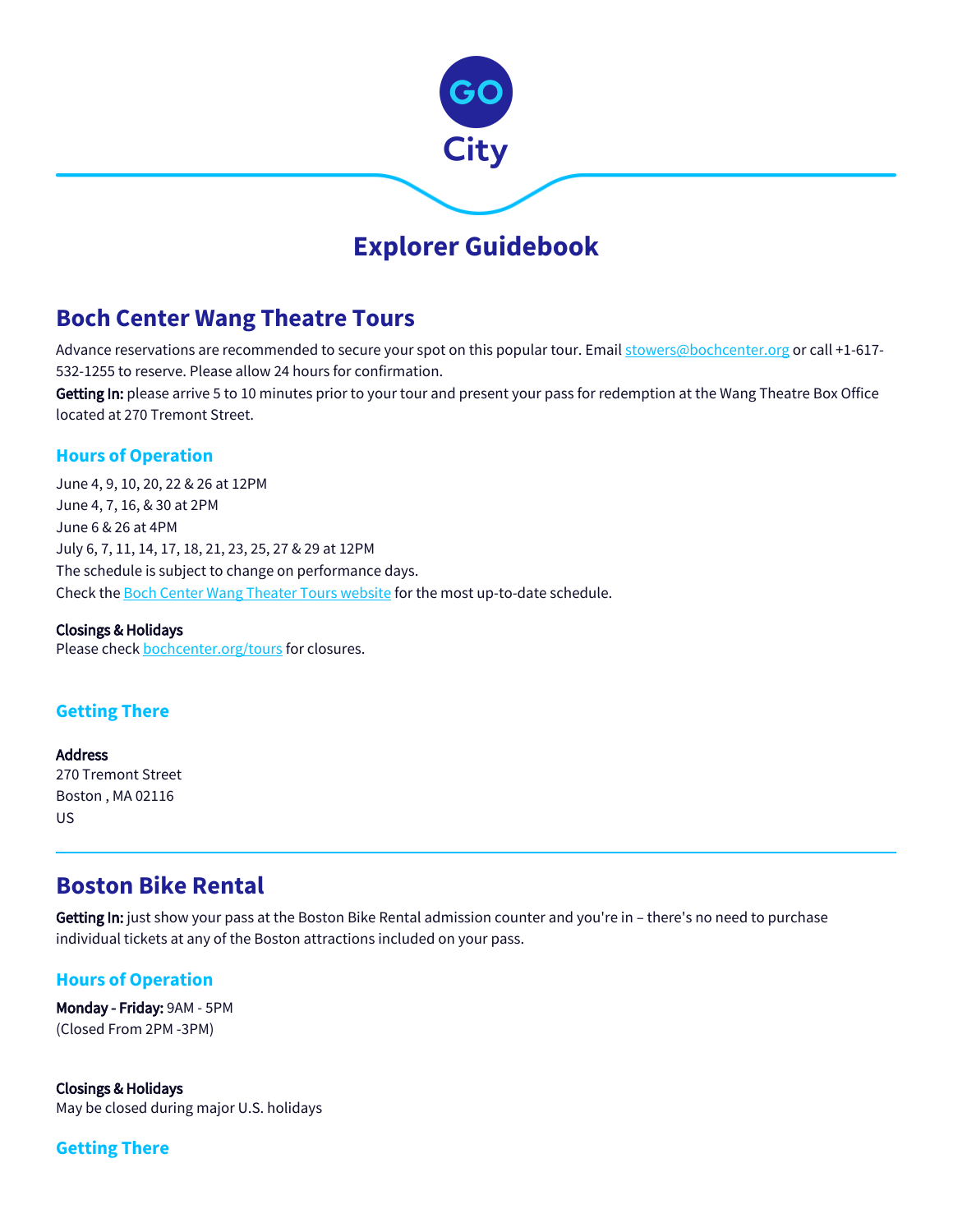#### Address

103 Atlantic Avenue, Boston, MA 02109 US

#### Closest Subway Stop

Blue Line to Aquarium stop. Exit the station and walk towards the Marriot Long Wharf Hotel and Christopher Columbus Park. Turn right down Atlantic Avenue and arrive at 103 Atlantic Ave.

## **Boston Children's Museum**

Getting in: proceed to the admissions desk and present both your online reservation confirmation and your pass for admission. Please note: children ages 12 months and older will need a pass for admission to this museum. Children without a pass will be charged the full \$18 retail admission.

### **Hours of Operation**

Wednesday - Sunday: 9AM - 12PM and 1:30PM - 4:30PM

#### Closings & Holidays

Closed September 7, 13, 14, 20, 21, 27, and 28. Early closure on Thanksgiving Eve and Christmas Eve. Closed on Thanksgiving Day and Christmas Day.

#### **Reservations required**

Visit the [Boston Children's Museum ticketing site](https://www.bostonchildrensmuseum.org/ticketing) and click 'Discount Programs'. Click the drop-down arrow next to 'Reserve Corporate, Mathworks, Go Boston and Military tickets', then use the black box to select your date and time. Scroll down to 'Go Boston Pass Reservation' and choose the number of tickets you need, then add to cart to book.

#### E-mail:

Orders@BostonChildrensMuseum.org

Phone: 617-426-6500

### **Getting There**

#### Address

308 Congress Street, Boston, MA 02110 US

#### Closest Subway Stop

Take the T: Red Line to South Station. Exit South Station and take a right onto Summer St., walking one block towards the water. Take the first left on Dorchester Ave. Follow one block and turn right over the Congress Street Bridge. At the stoplight, turn right onto Congress St. and proceed across the bridge. You'll see the Museum ahead, behind the 40-foot milk bottle. Silver Line to Courthouse Station. Upon exiting, turn left (toward the City of Boston skyline). Walk straight down Seaport Blvd. Cross Sleeper St. and enter the Museum's Children's Wharf Park. Take a left onto the Boston Harborwalk along the Fort Point Channel to the Museum entrance.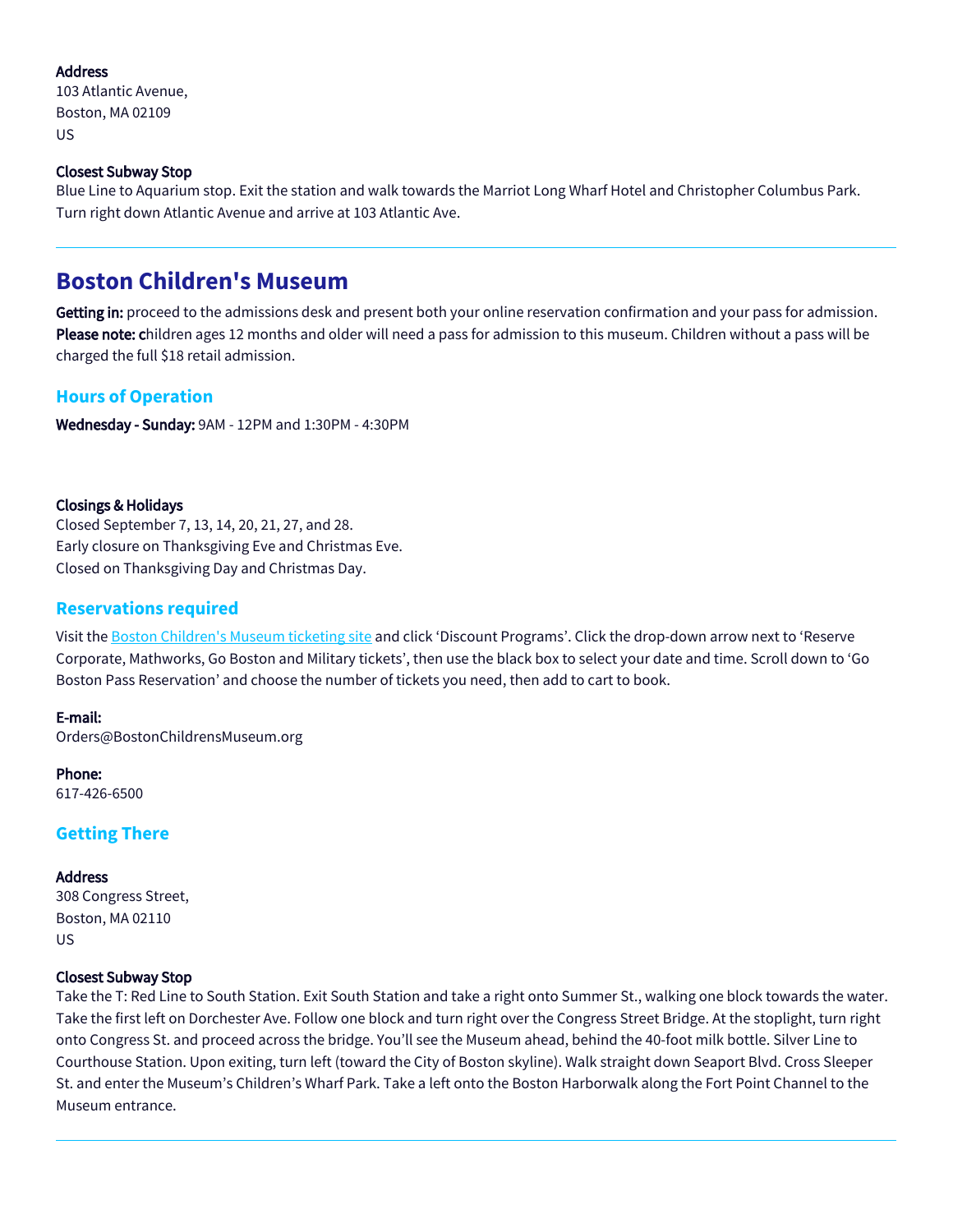# **CityView Hop-On Hop-Off Trolley: 1-Day Ticket**

Getting In: Please present your pass at the CityView Trolley booth located at the front of the Marriott Long Wharf building (corner of Atlantic Ave and State St). The CityView Trolley representative will scan your pass and give you your Trolley ticket.

## **Hours of Operation**

January - March Closed April 16 - October Daily: 9:30AM - 4:30PM November

Friday - Monday: 9:30AM - 4:30PM

## December

Closed \*Please call 617.816.7188 or email info@cityviewtrolleys.com to check if open due to winter weather conditions.

#### Closings & Holidays

Thanksgiving Day, Christmas Day, and Patriot's Day. All holiday hours are subject to change without notice. Also closed for major storms.

## **Getting There**

#### Address

296 State St (corner of Atlantic Ave and State St), Boston, MA 02109 US

Closest Subway Stop Take the T: Aquarium stop on the Blue Line

# **Edward M. Kennedy Institute for the United States Senate**

#### Attraction status as of Jun 27, 2022: Unavailable due to Covid

Getting In: just show your pass at the Edward M. Kennedy Institute for the United States Senate admission counter and you're in – there's no need to purchase individual tickets at any of the Boston attractions included on your pass.

### **Hours of Operation**

For updated opening hours we recommend checking with the [Edward M. Kennedy Institute](https://www.emkinstitute.org/) website. Tuesday to Sunday: 10AM - 5PM

#### Closings & Holidays Mondays. Please visit [emkinstitute.org](https://www.emkinstitute.org/resources/what-youll-experience?gclid=Cj0KEQjwz_TMBRD0jY-RusGilOYBEiQAN-TuFIAv_nZg4dTrh6gmOynpjSes6eC0SwrL8LYoXa0YM2saAqW58P8HAQ) for information on holiday observances.

## **Getting There**

Address 210 Morrissey Blvd Columbia Point, Boston, MA 02125 US

Closest Subway Stop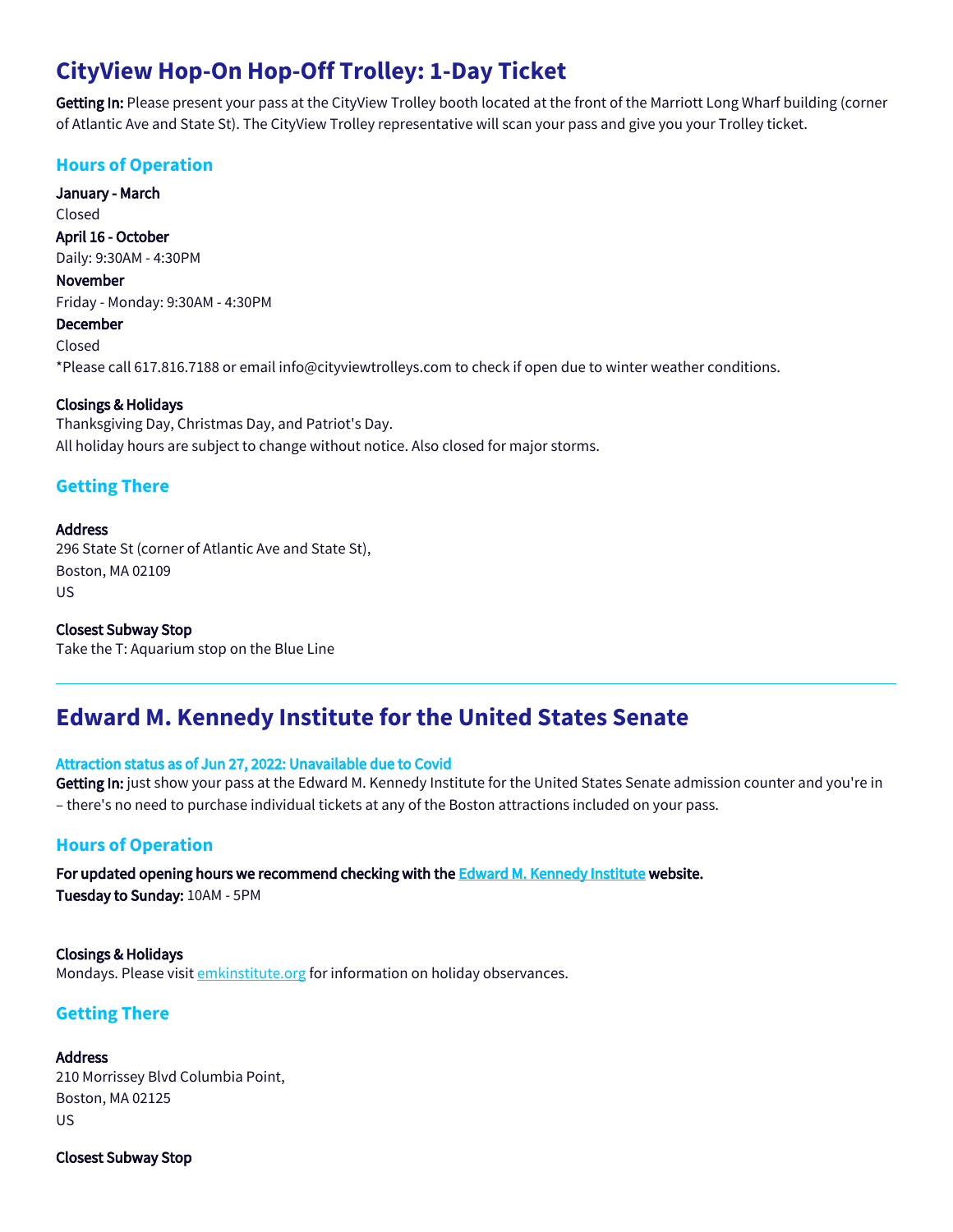## **Fenway Park Tour**

Getting in: present your pass at Gate D near the corner of Jersey and Van Ness Streets.

Note: a standard public tour of the ballpark is included in your pass. Your pass will not be accepted for pregame tours or premium tours. Be sure to check the game schedule in advance of your visit.

#### Important entry information:

- Please review the [Massachusett's Covid-19 Travel Order](https://www.mass.gov/info-details/covid-19-travel-advisory) prior to your visit.
- Please review [Fenway Park Tour's Security Policies](https://www.mlb.com/redsox/ballpark/information/security) for a list of prohibited items prior to your visit.
- Your pass is accepted on all public tours which run throughout the day, but end 4 hours before game time on game days. Please plan accordingly.
- The Pregame Tour and Day Game Premium Tour are not included.
- All stops are subject to availability.
- Public tours operate on a limited schedule during the playoffs. Please contact the Boston Red Sox for an updated schedule.
- Premium Tours may be available but must be purchased at full retail price through the Red Sox directly.

## **Hours of Operation**

For updated opening hours and game schedule we recommend checking with the [Fenway Park Tour](https://www.mlb.com/redsox/ballpark) website.

Non-game days: Hourly from 9AM to 5PM. Game days: Hourly from 9AM to four hours prior to game start.

Closings & Holidays N/A

## **Getting There**

**Address** 4 Jersey Street Boston, MA 02215 US

Closest Subway Stop Take the T: Green Line to Kenmore Square stop. Follow Brookline Avenue to Yawkey Way. Turn left onto Yawkey Way.

# **Franklin Park Zoo**

Getting In: just show your pass at the Franklin Park Zoo admission counter and you're in – there's no need to purchase individual tickets at any of the Boston attractions included on your pass. Please note: tickets are subject to availability due to limited capacity.

## **Hours of Operation**

April 1–September 30: Monday–Friday: 10AM–5PM Saturdays, Sundays, and holidays: 10AM - 6PM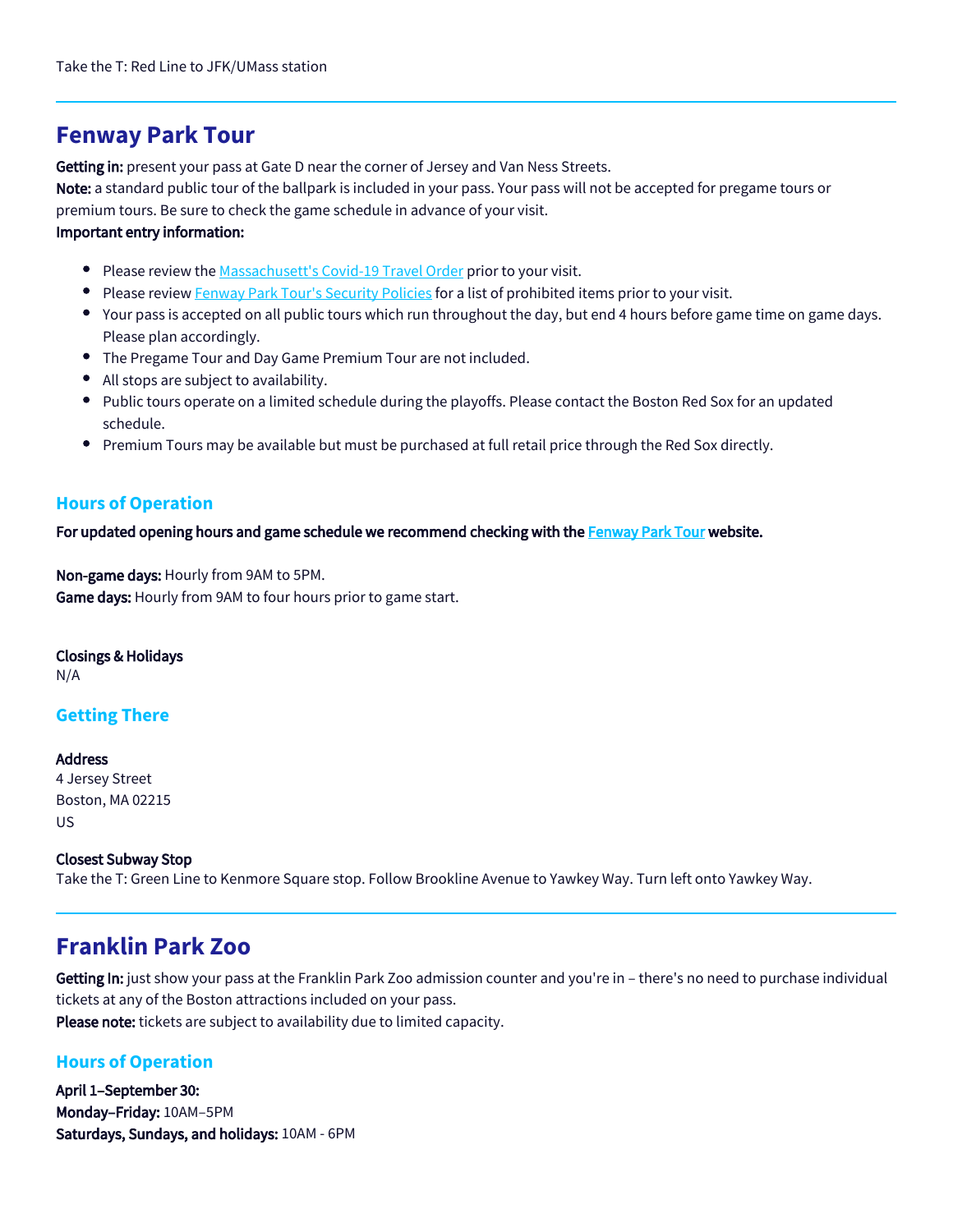# October 1–March 31:

Daily: 9AM–4PM

#### Closings & Holidays

June 04, 2022, Thanksgiving Day and Christmas Day. All holiday hours are subject to change without notice.

## **Getting There**

#### Address

1 Franklin Park Road, Boston, MA 02121 US

#### Closest Subway Stop

Orange Line to Forest Hills stop, then take the #16 bus to the zoo. Red Line to Andrew stop, then take the #16 bus to the Zoo.

# **Freedom Trail Foundation® Walk Into History Tour**

#### Getting In:

Tours depart promptly from the Boston Common Visitor Information Center at the below times only. Tour times and availability are subject to change without prior notice.

Please present your pass at the Boston Common Visitor Information Center, 139 Tremont Street, Boston, MA 02111 to receive a voucher to present to the guide.

Now - June 22, 2022: Monday - Friday: 12PM Tour Saturday & Sunday: 10AM Tour June 23 and onward: Daily: 3PM Tour Please note: Gratuity is NOT included, in your ticket but highly encouraged. Please let your guide know you enjoyed the tour!

### Freedom Trail® Walk Into History Tour Reservations

Reservations are required ONLY if you are traveling with a group of 10 or more and groups will be split up to experience tours at different times, based upon availability. Please call ahead to make arrangements (617) 357-8300. Specialty tours such as the Historic Holiday Stroll and Historic Pub Crawl are not included.

## **Hours of Operation**

Tours depart promptly from the Boston Common Visitor Information Center. Please present your pass at the Boston Common Visitor Information Center, 139 Tremont Street, Boston, MA 02111 to receive a voucher to present to the guide. Now - June 22, 2022: Monday - Friday: 12PM Tour Saturday & Sunday: 10AM Tour June 23, 2022 and onward: Daily: 3PM Tour Tour times are subject to change without notice.

Closings & Holidays Thanksgiving, Christmas Day, and New Year's Day.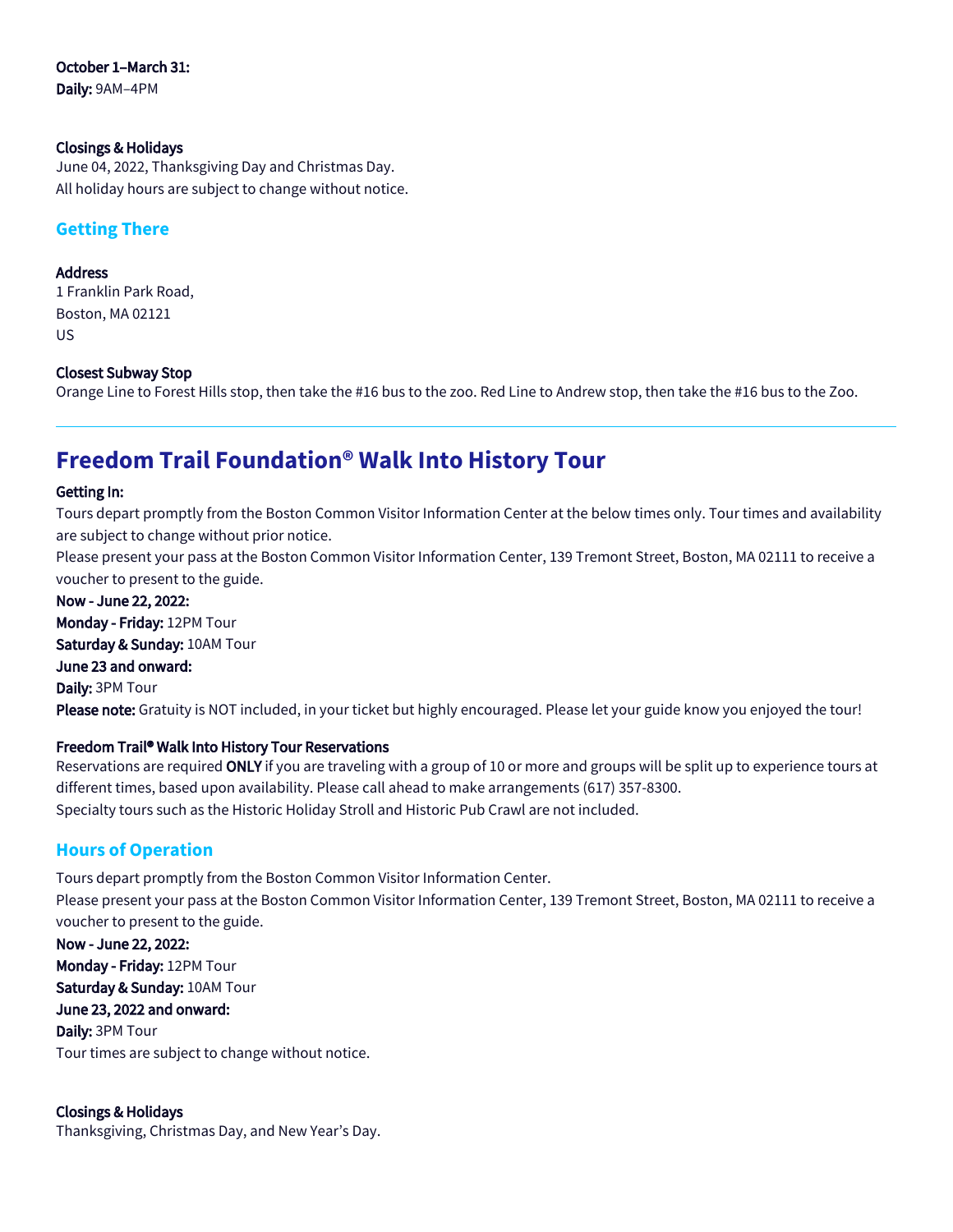## **Getting There**

#### Address

139 Tremont Street Boston, MA 02111 US

#### Closest Subway Stop

Take the T: Green Line to Haymarket for ArtsBoston location. Red or Green Line to Park Street for Boston Common Visitor Center location.

# **Harvard Museum of Natural History**

Getting in: on the day of your visit, present your pass for entry.

Please note: entrance includes same-day general admission to both the Peabody Museum of Archaeology & Ethnology and the Harvard Museum of Natural History.

## **Hours of Operation**

For updated opening hours we recommend checking with the [Harvard Museum of Natural History](https://hmnh.harvard.edu/) website. Daily: 9AM - 5PM

Closings & Holidays Thanksgiving Day, Christmas Eve, Christmas Day, and New Year's Day

## **Getting There**

#### Address

26 Oxford Street, Cambridge, MA 02138 US

#### Closest Subway Stop

Take the T: Red Line to Harvard Square. Walk through Harvard Yard, past Science Center, 150 yards down Oxford Street. Harvard Museum of Natural History is the large brick building on right, 6-8 minute walk from Harvard Square.

# **Historic Sightseeing Cruise**

Reservations are not required but are recommended for weekends, which may sell out in peak season. Reservations can be made over the phone at 617-227-4321 or 877-733-9425 (toll free).

## **Hours of Operation**

April 10 - May 28: Daily at 10AM, 12PM and 2PM May 29 - September 6: Daily at 10AM, 11AM, 12PM, 1PM, 2PM, 3PM and 4PM September 7 - October 24: Daily at 10AM, 11AM, 12PM, 1PM, 2PM and 3PM Tour times are subject to change. We recommend checking [Boston Harbor Cruises'](https://www.cityexperiences.com/boston/city-cruises/boston-harbor/harbor-cruises/historic-sightseeing-cruise/) website for the most up-to-date schedule.

Closings & Holidays Closed Thanksgiving Day, Christmas Day, New Years Day

## **Getting There**

Address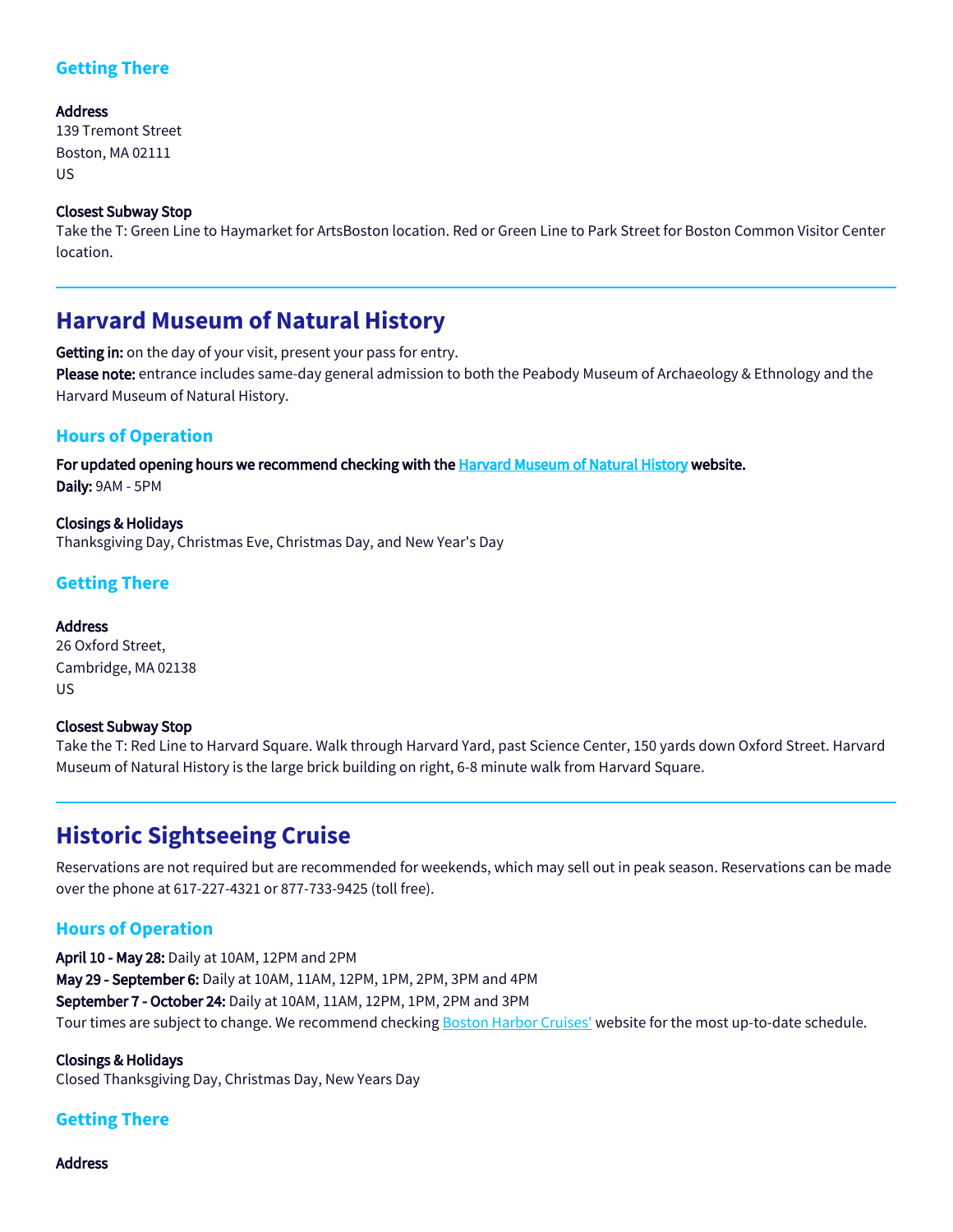## **Isabella Stewart Gardner Museum**

Getting In: show your pass to gain entry. Please note: parties of eight or more will not be permitted.

## **Hours of Operation**

Monday, Wednesday & Friday: 11:00AM - 5:00PM Thursday: 11:00AM - 9:00PM Saturday & Sunday: 10:00AM - 5:00PM Last admission is 30 minutes prior to closing time.

#### Closings & Holidays For updated opening hours we recommend checking with the [Gardner Museum](https://www.gardnermuseum.org/) website.

- Tuesdays
- Patriots Day
- July 4th
- Thanksgiving Day and Christmas Day.

All holiday hours are subject to change without notice.

### **Getting There**

#### Address

25 Evans Way, Boston, MA 02115 US

#### Closest Subway Stop

Take the T: Green Line E train to Museum of Fine Arts stop. Cross Huntington Avenue to Louis Prang Street. Walk down Louis Prang Street for two blocks. The Museum is on the left.

## **JFK Presidential Library and Museum**

Getting In: present your pass at the ticket desk (on your right) for entry.

## **Hours of Operation**

For updated opening hours we recommend checking with the [JFK Presidential Library and Museum](https://www.jfklibrary.org) website. Thursday - Sunday: 10AM - 4PM Last entry is recommended at 2:30pm and will not be admitted after 3:15pm.

#### Closings & Holidays

Thanksgiving Day, Christmas Day, and New Year's Day. The JFK Library and Museum closes at 2:00 pm on the following days: the Wednesday before Thanksgiving, Christmas Eve, and New Year's Eve. All holiday hours are subject to change without notice.

### **Getting There**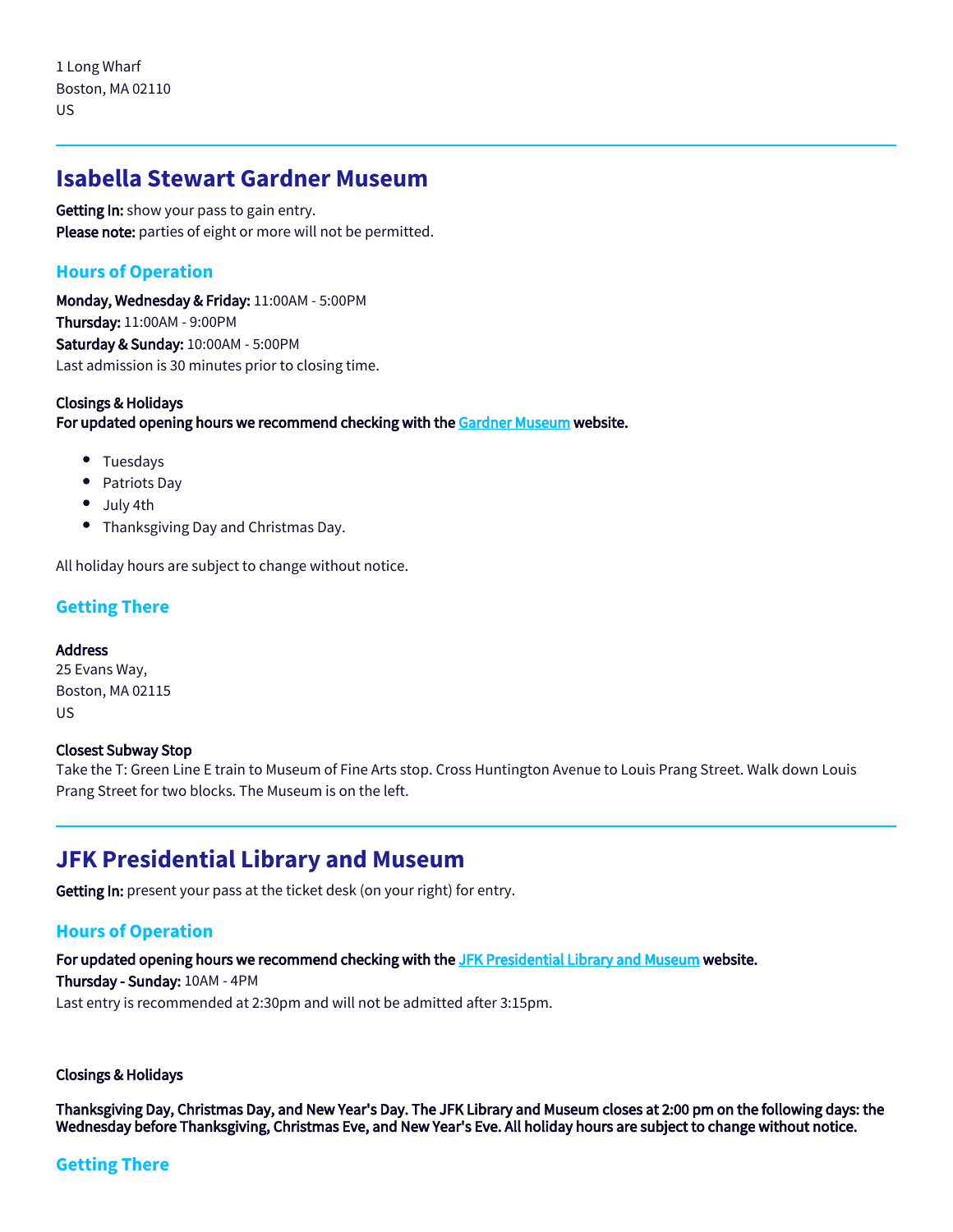#### Address

Columbia Point 220 Morrissey Blvd. Boston, MA 02125 US

# **LEGOLAND® Discovery Center Boston**

Getting In: proceed to the advanced ticket sales line. Present your pass at the ticket desk for entry.

Please Note: adults must be accompanied by a child to enter LEGOLAND® Discovery Center. "Adults-only nights" are not included with your pass.

Top Tip: like any popular indoor children's attraction, Legoland Discovery Center has a limit to the number of guests who may visit at any one time. Massachusetts school vacation weeks often reach capacity. For the most enjoyable experience, we recommend that you visit later in the afternoon rather than first thing in the morning. Weekdays are also quieter than weekends.

## **Hours of Operation**

Daily: 10AM - 5PM (last entry 3:30PM)

Closings & Holidays N/A

## **Getting There**

Address 598 Assembly Row Somerville, Boston, MA 02145 US

Closest Subway Stop Orange Line to Assembly Row stop. Walk towards Grand Union Blvd.

## **Museum of Fine Arts, Boston**

Getting In: enter through the 465 Huntington Avenue entrance to the Museum and proceed to the ticket desk. Your pass is valid for a single-entry admission ticket.

### **Hours of Operation**

Thursday, Saturday - Monday: 10AM - 5PM Friday: 10AM - 10PM For the most up-to-date opening hours we recommend checking the [Museum of Fine Arts](https://www.mfa.org) website.

#### Closings & Holidays

Closed: Tuesday, Wednesday, New Year's Day, Patriot's Day, July 4th, Thanksgiving Day, and Christmas Day. All holiday hours are subject to change without notice.

## **Getting There**

#### Address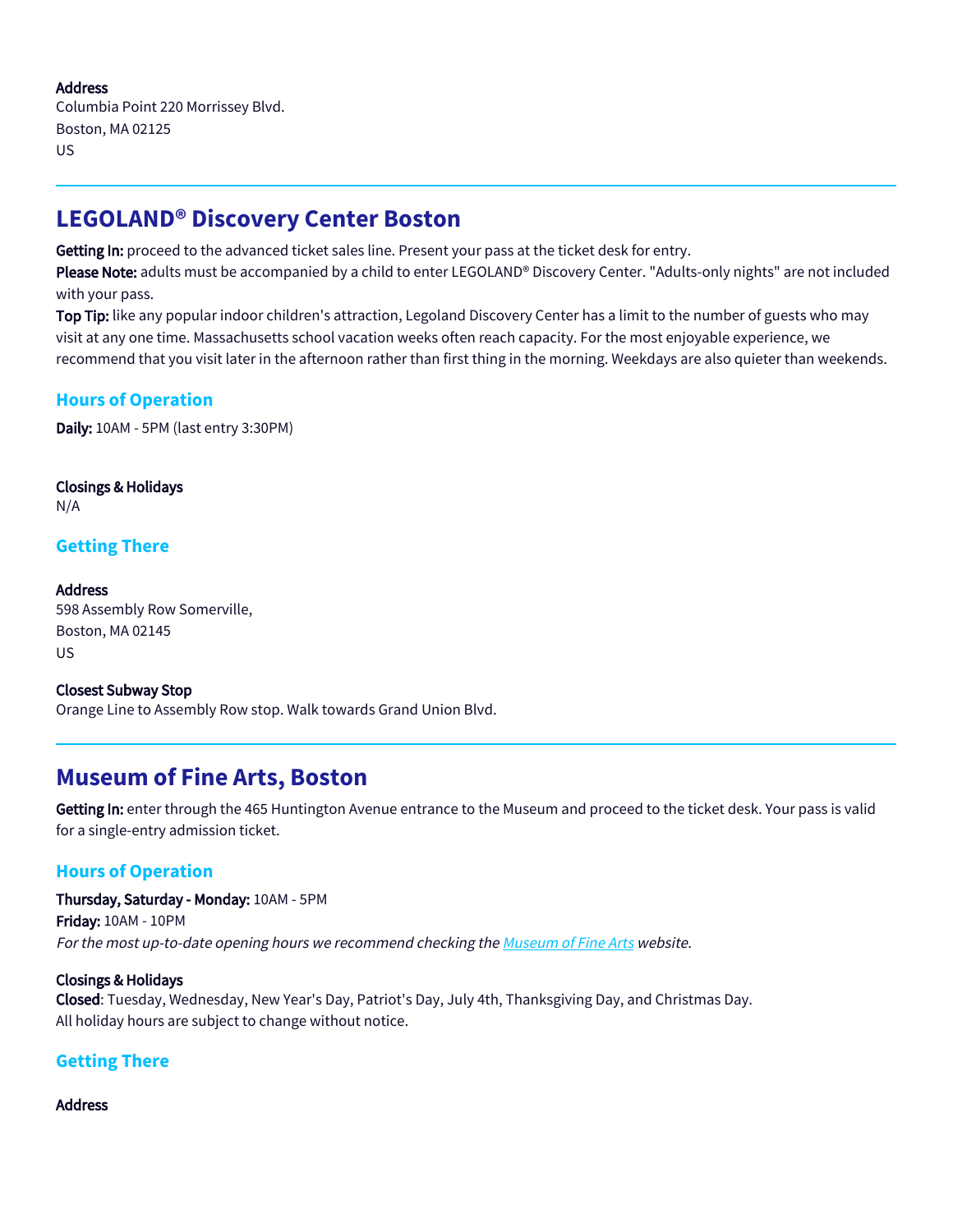465 Huntington Avenue, Boston, MA 02115 US

#### Closest Subway Stop

Take the T: Green Line E train to Museum of Fine Arts stop. Orange Line to Ruggles Street stop.

## **Museum of Science**

Getting in: skip the ticket line! Proceed straight to the turnstile and present your pass for admission.

#### Museum of Science visitor information

- If you would like to purchase tickets for special exhibits or venues not part of general admission, please go to the Box Office for assistance. Separately ticketed exhibitions are not included.
- Allow plenty of time to explore the exhibits and to eat as the Museum offers various of dining options. Otherwise, there are plenty of nearby restaurants.
- Food, drinks, and gifts may be cheaper if you become a Museum member.
- Boston Museum of Scienceparking is available if you want to drive. Garage fees apply.  $\bullet$

#### **Hours of Operation**

#### For updated opening hours we recommend checking with the [Museum of Science](https://www.mos.org) website.

Saturday–Thursday: 9AM–5PM. Friday: 9AM–9PM.

#### Thanksgiving Eve and Christmas Eve: 9AM - 2PM.

All hours are subject to change without notice. Please visit [mos.org/daily-schedule](https://www.mos.org/daily-schedule) for the most up-to-date information.

#### Closings & Holidays

Tuesday January 25, 2022 Tuesday April 12, 2022 Tuesday September 20, 2022 Tuesday December 6, 2022 Early closure at 2:00PM on Thanksgiving Eve and Christmas Eve. Closed on Thanksgiving Day and Christmas Day.

### **Getting There**

#### **Address**

1 Science Park, Boston, MA 02114 US

#### Closest Subway Stop

Take the T: Green Line, Lechmere train, to Science Park stop.

## **New England Aquarium**

Getting in: Present your pass at the box office to receive your digital ticket and proceed to the scanning station to enter. Admission will be denied without a valid pass.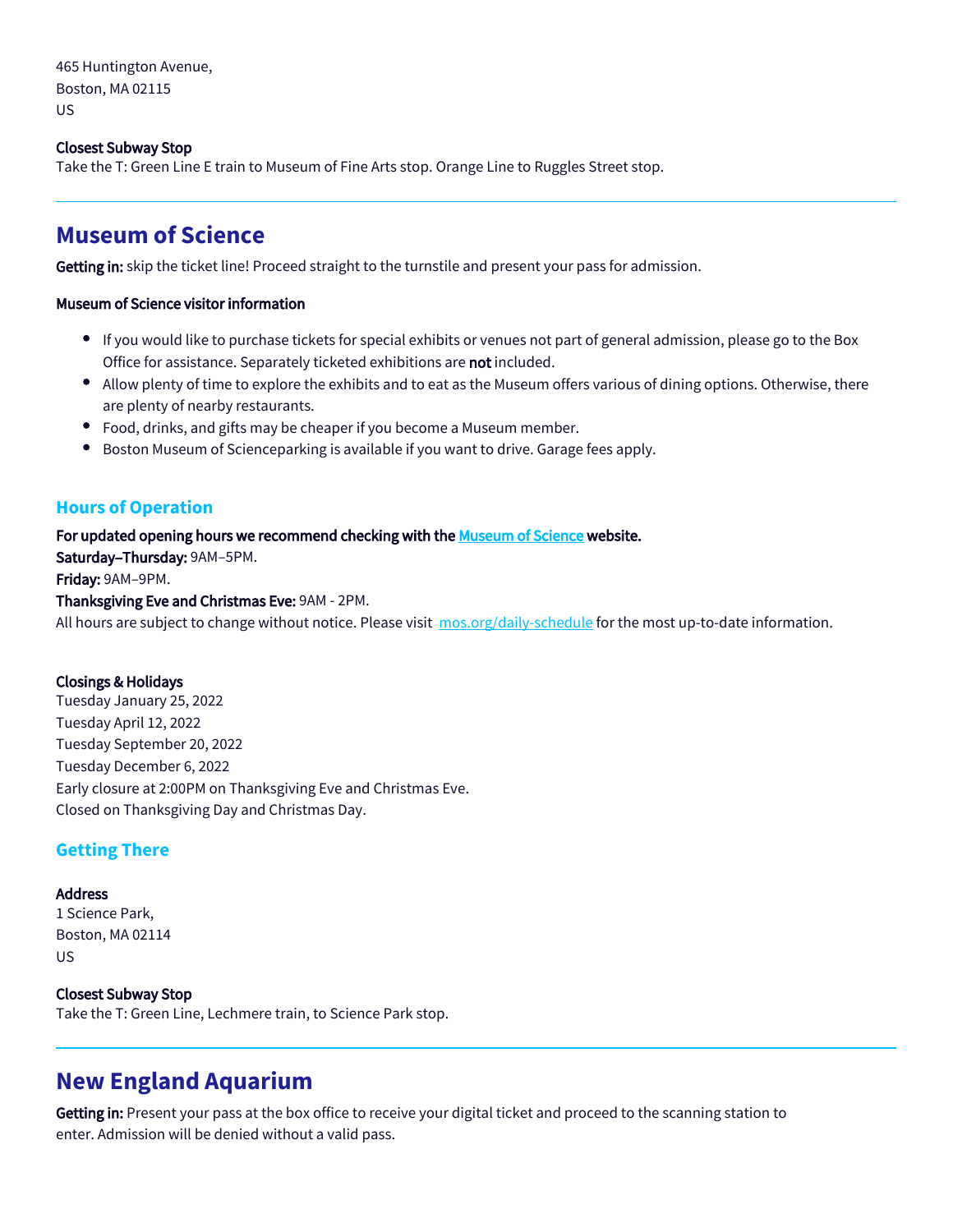## **Hours of Operation**

Fall, Winter, Spring Hours Monday - Thursday: 10AM - 5PM Friday: 10AM - 8PM Saturday - Sunday: 9AM - 6PM Summer Hours Daily: 9AM - 6PM Hours are subject to change without notice. We recommend checking the [New England Aquarium's website](https://www.neaq.org/visit/hours-directions/) for the most up-todate schedule.

#### Closings & Holidays

Thanksgiving Day and Christmas Day. Open at 10AM on New Year's Day. All holiday hours are subject to change without notice.

## **Getting There**

Address 1 Central Wharf Boston Boston, MA 02110 US

Closest Subway Stop Take the T: Blue Line to the Aquarium stop.

## **Old State House Museum & Old South Meeting House Combo Ticket**

Getting in: passholders must visit the Old South Meeting House first to redeem tickets, then visit the Old State House Museum afterward. They are just down the street from one another.

### **Hours of Operation**

Old South Meeting House & Old State House Museum: Daily: 10:00AM - 5:00PM

Closings & Holidays N/A

## **Getting There**

**Address** 310 Washington Street, Boston, MA 02108 US

## **Peabody Essex Museum**

Getting In: please check in at the admissions desk for entrance in the next available time slot. Please Note: your pass is valid for general admission only and not special exhibits.

## **Hours of Operation**

Thursday - Sunday: 10AM - 5PM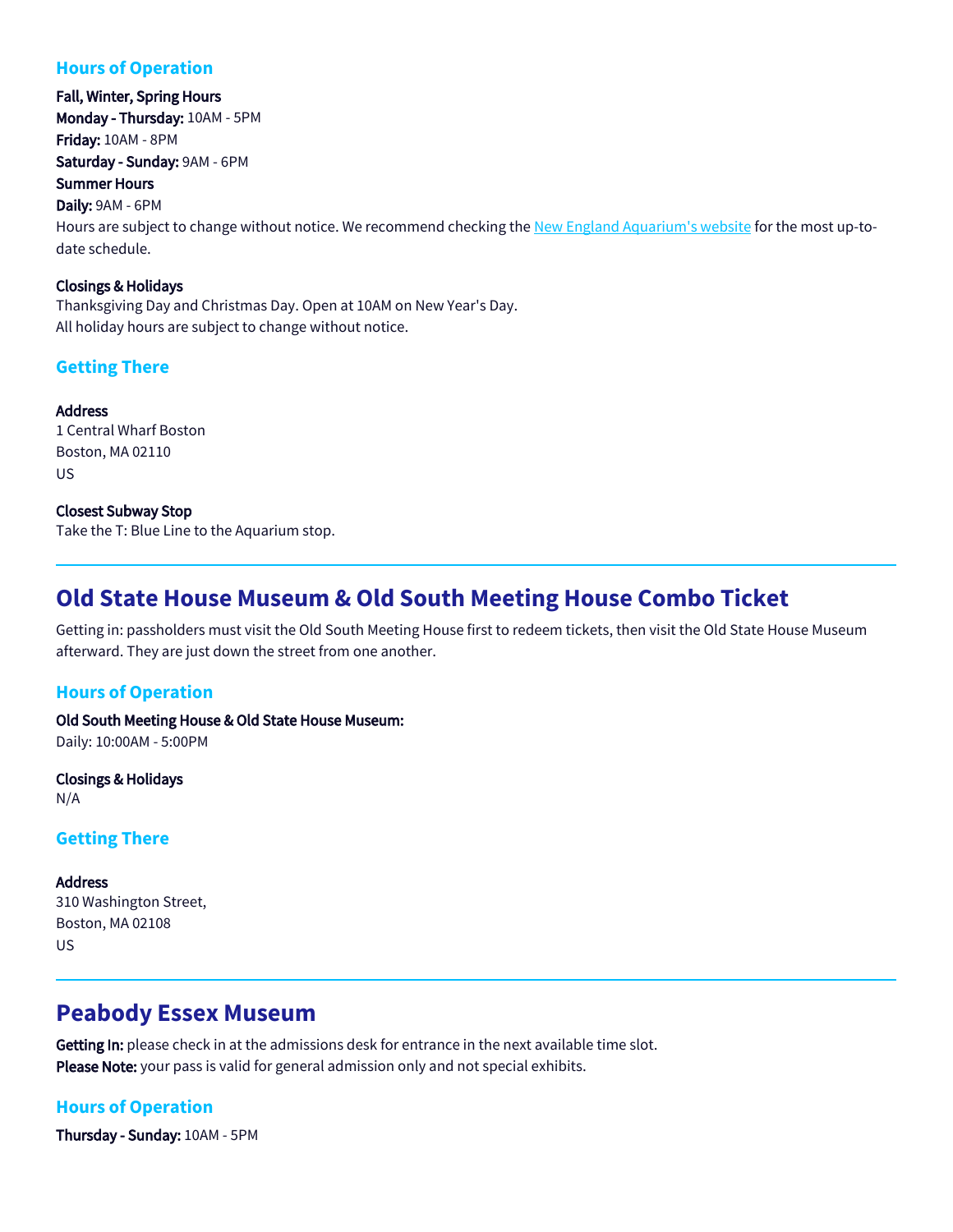#### Closings & Holidays

- Mondays
- Thanksgiving Day and Christmas Day
- New Year's Day

All holiday hours are subject to change without notice.

## **Getting There**

#### Address

161 Essex Street Salem, MA 01970 US

#### Closest Subway Stop

Take the Commuter Rail (Newburyport/Rockport line). The museum is a five minute walk from the Salem station. Follow signs for downtown.

## **Peabody Museum of Archaeology & Ethnology**

Getting in: on the day of your visit, present your pass for entry.

Please note: entrance includes same-day general admission to both the Peabody Museum of Archaeology & Ethnology and the Harvard Museum of Natural History.

### **Hours of Operation**

For updated opening hours we recommend checking with the [Peabody Museum of Archaeology & Ethnology](https://www.peabody.harvard.edu/) website. Daily: 9AM - 5PM

#### Closings & Holidays

- Thanksgiving Day
- December 24th-25th, January 1st

All holiday hours are subject to change without notice.

### **Reservations required**

Visit the [Peabody Museum ticketing](https://hmsc.harvard.edu/visit) site and click 'Reserve' to create your free reservation.

### **Getting There**

#### Address

11 Divinity Avenue Cambridge, MA Boston, MA 02138 US

#### Closest Subway Stop

Red Line to Harvard Square. Walk through Harvard Yard, past Science Center on the left toward the intersection of Kirkland and Oxford Streets. Walk east (right) on Kirkland Street and take the first left onto Divinity Avenue. The Museum will be on the left, almost the end of the short street.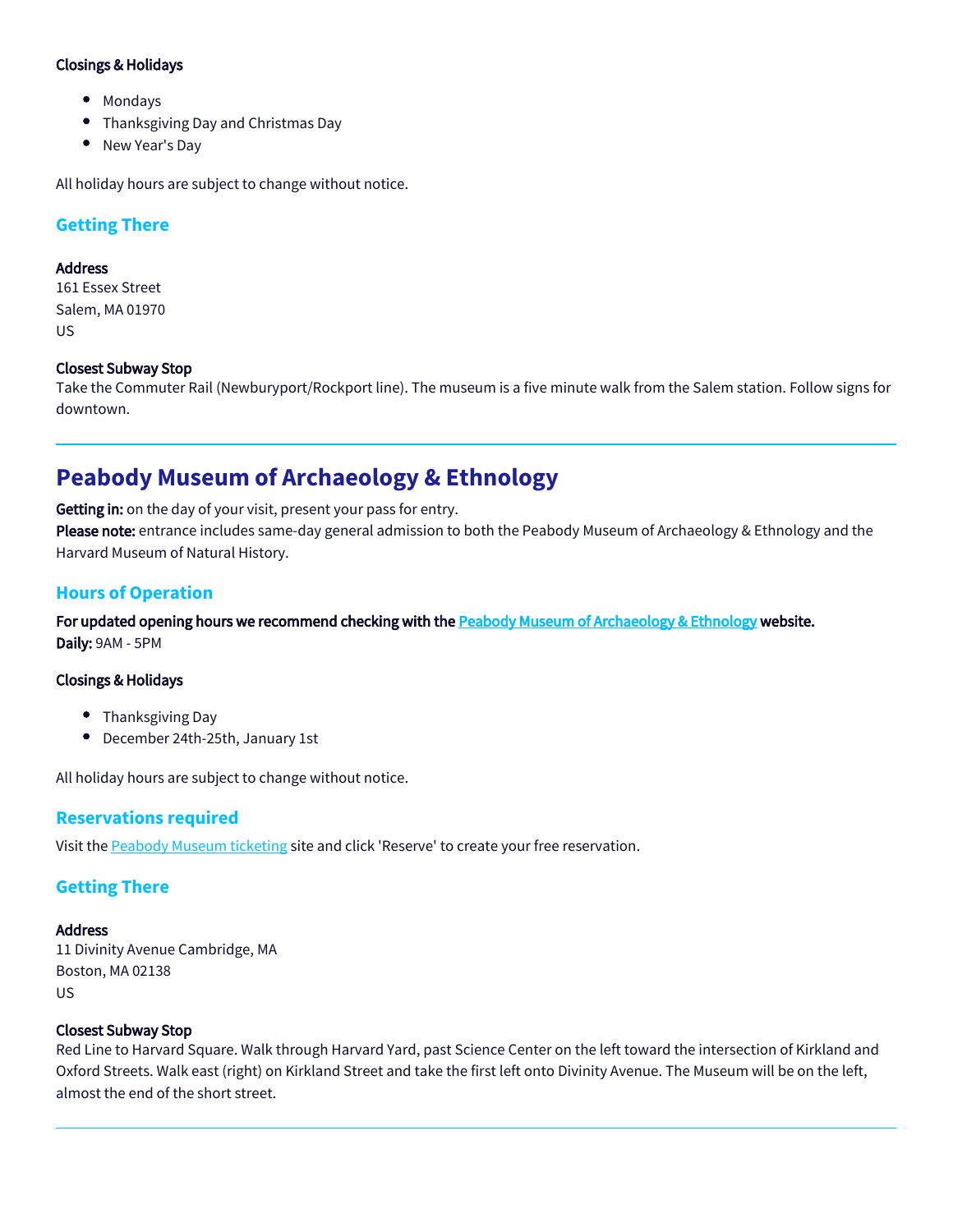# **Salem Witch Museum**

Getting In: you must provide your pass on-site to gain entry. Please Note: presentations run on the half-hour and are available by advance reservation only.

## **Hours of Operation**

Daily: 10AM-5PM. Extended hours until 7 pm in July and August and until 10 pm on weekends in October.

#### Closings & Holidays

The museum will be closed for the first three weeks in January, opening for the season January 18th.

Closed Thanksgiving Day, Christmas Day, and New Year's Day. Early closures at 3PM on Christmas Eve and New Year's Eve. All holiday hours are subject to change without notice.

## **Reservations required**

Reservations can be made [online](https://salemwitchmuseum.com/tickets/) and are available same-day only with your Go Boston pass number. Please note: in October, reservations often sell out early in the day.

#### Website:

https://salemwitchmuseum.com/tickets/

## **Getting There**

#### **Address**

19 1/2 Washington Square North Salem, Salem, MA 01970  $\overline{115}$ 

#### Closest Subway Stop

Take the T: From Boston by Train (30 Minutes) - Newburyport/Rockport Line from North Station. At the Salem Station, come up to street level, walk down Washington St. Take your second left onto Church St. and walk 2 blocks to the Salem Witch Museum.

# **Sunset Cruise**

Reservation Instructions: Reservations are highly recommended for weekends and holidays. Call 617-227-4321 or 1-877-SEE-WHALE (733-9425) to make reservations.

Getting In: Please present your pass to any ticket taker at the BHC Ticket Center on Long Wharf. It will be validated, and returned with a boarding pass for the cruise. Please arrive 30 minutes prior to boarding time.

Please Note:

- Arrive 30 minutes prior to boarding time
- It's advised that you reserve your spot as trips often sell out on weekends and holidays
- **•** Bring cash to buy food and drink during the tour

## **Hours of Operation**

May - June Friday - Saturday: 7PM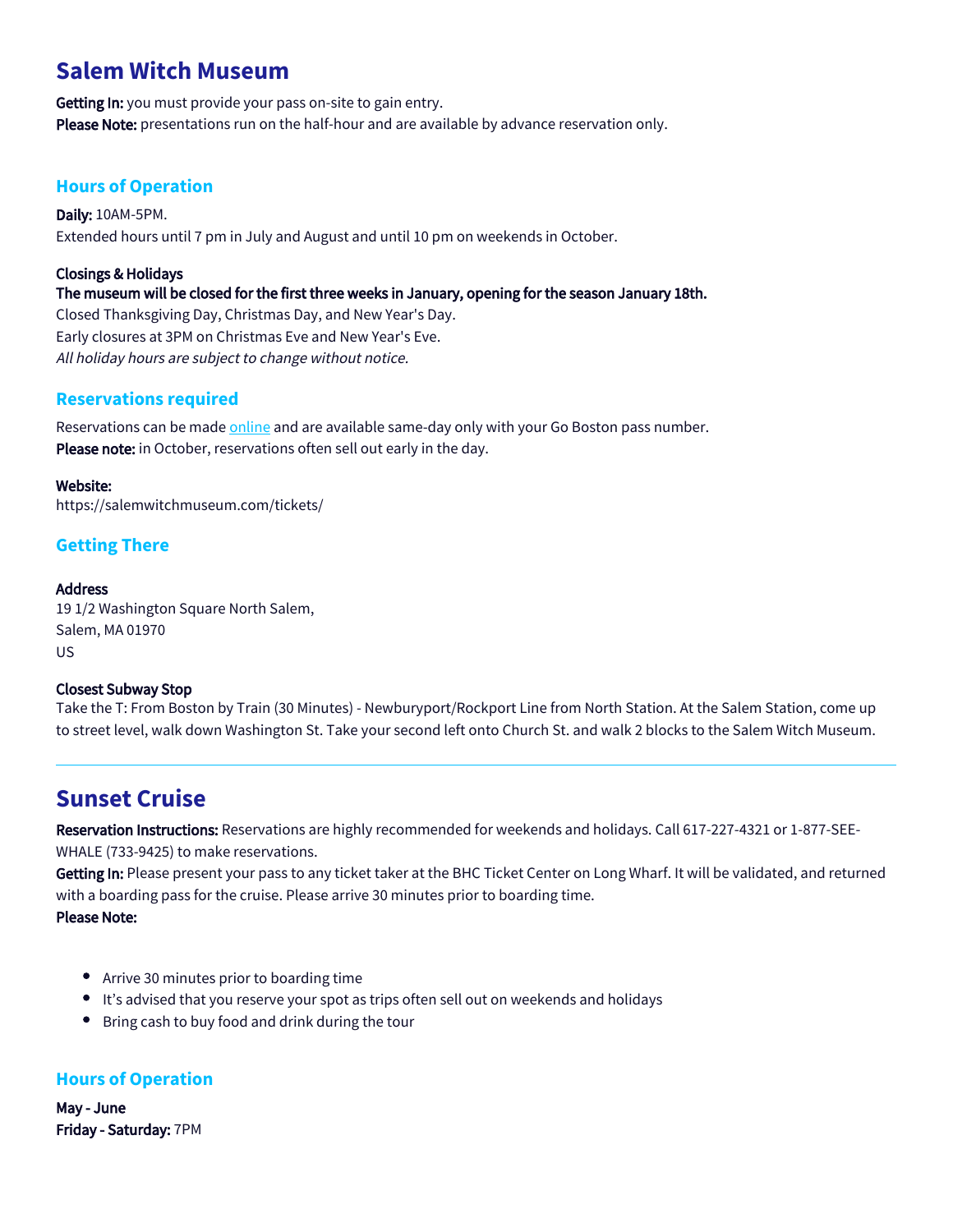July - September Thursday - Sunday: 7PM Please visit the **Boston Harbor Cruises'** website for the most up-to-date schedule.

Closings & Holidays September 16 – early May.

#### **Reservations required**

Please call 617-227-4321 or 877-733-9425 (toll free) and identify yourself as a Go Boston passholder to reserve your date and time.

Phone: 1 877-733-9425

## **Getting There**

Address 1 Long Wharf, Boston, MA 02110 US

## **The Harvard Tour**

Getting In: present your pass to the tour guide at the start of the tour. Tours start at 1376 Massachusetts Ave, Cambridge, located just outside of the main Harvard Red Line subway station at the Cambridge Information Booth.

### **Hours of Operation**

Tours depart daily. Departures vary by season. Please visit [The Harvard Tour's website](https://trademarktours.com/public-harvard-tour) to view the most up-to-date tour schedule.

Closings & Holidays May be closed major U.S. holidays.

### **Getting There**

#### **Address**

Tour departs from: 1376 Massachusetts Avenue, Cambridge Info Kiosk Cambridge, (Outside of the Main Harvard Redline Subway Station) Boston, MA 01106 US

## **USS Constitution Museum**

Getting in: entrance is on a first-come, first-serve basis at the next available time slot.

#### **Hours of Operation**

Daily: 10AM - 5PM

Closings & Holidays Closed on Thanksgiving Day and Christmas Day.

### **Getting There**